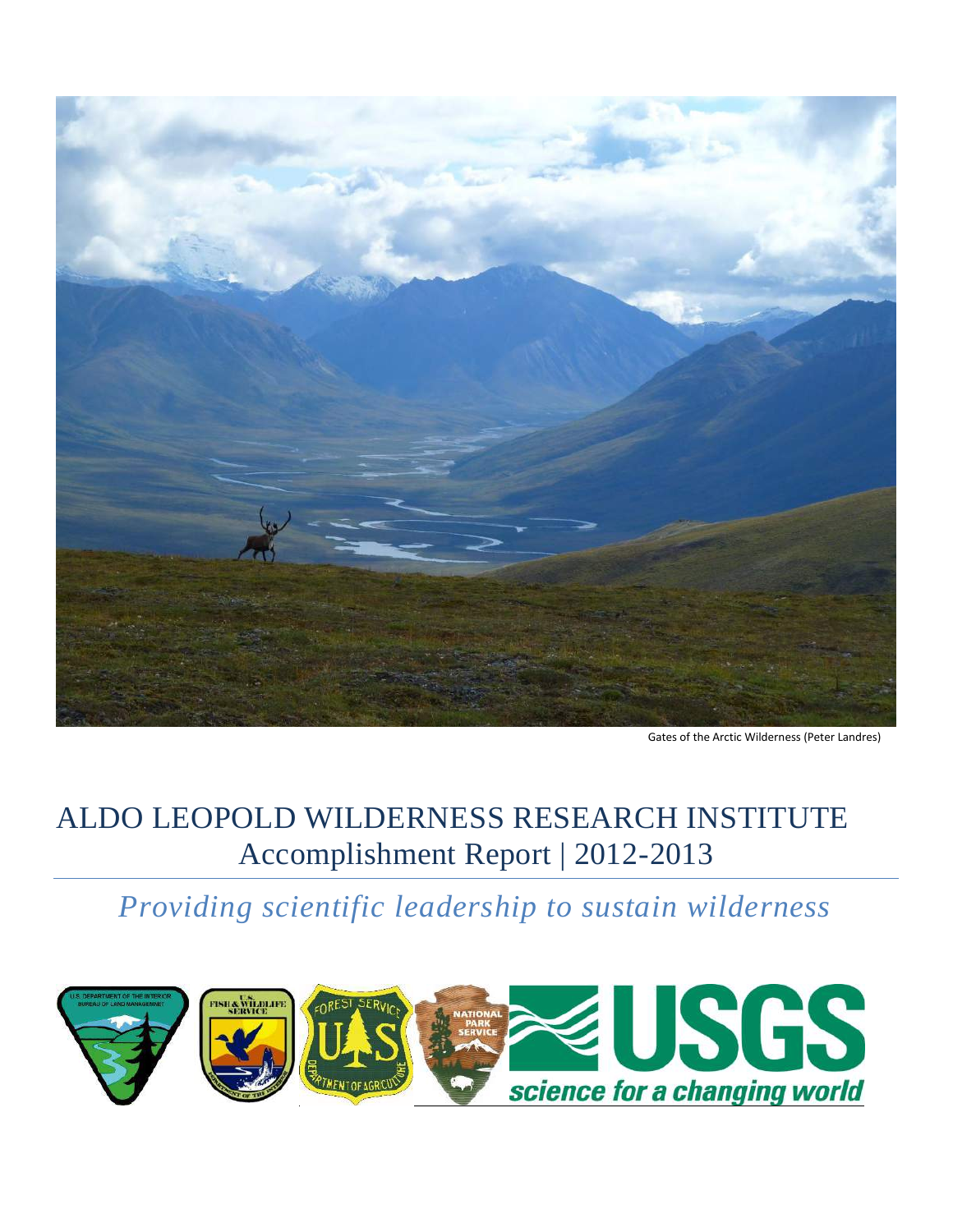### **Multi-Agency Collaboration - practical and cost effective**

Wilderness Areas within the National Wilderness Preservation System are managed by the Department of the Interior's Bureau of Land Management, Fish and Wildlife Service, and National Park Service, and the Department of Agriculture's Forest Service. Wilderness research, on the other hand, is primarily the responsibility of Forest Service Research and the U.S. Geological Survey.



Denali; Saguaro Wilderness (Peter Landres)

All managing agencies share common needs for wilderness science, and all contribute to identifying crucial science needs and funding the Aldo Leopold Wilderness Research Institute's science program. This multi-agency collaboration ensures maximum efficiency and application of research results to all the agencies. This is the exact model of agency cooperation the American public expects from government that leads to the best scientific discoveries, most effective and consistent stewardship of wilderness, and demonstrates maximum efficiency of resources.

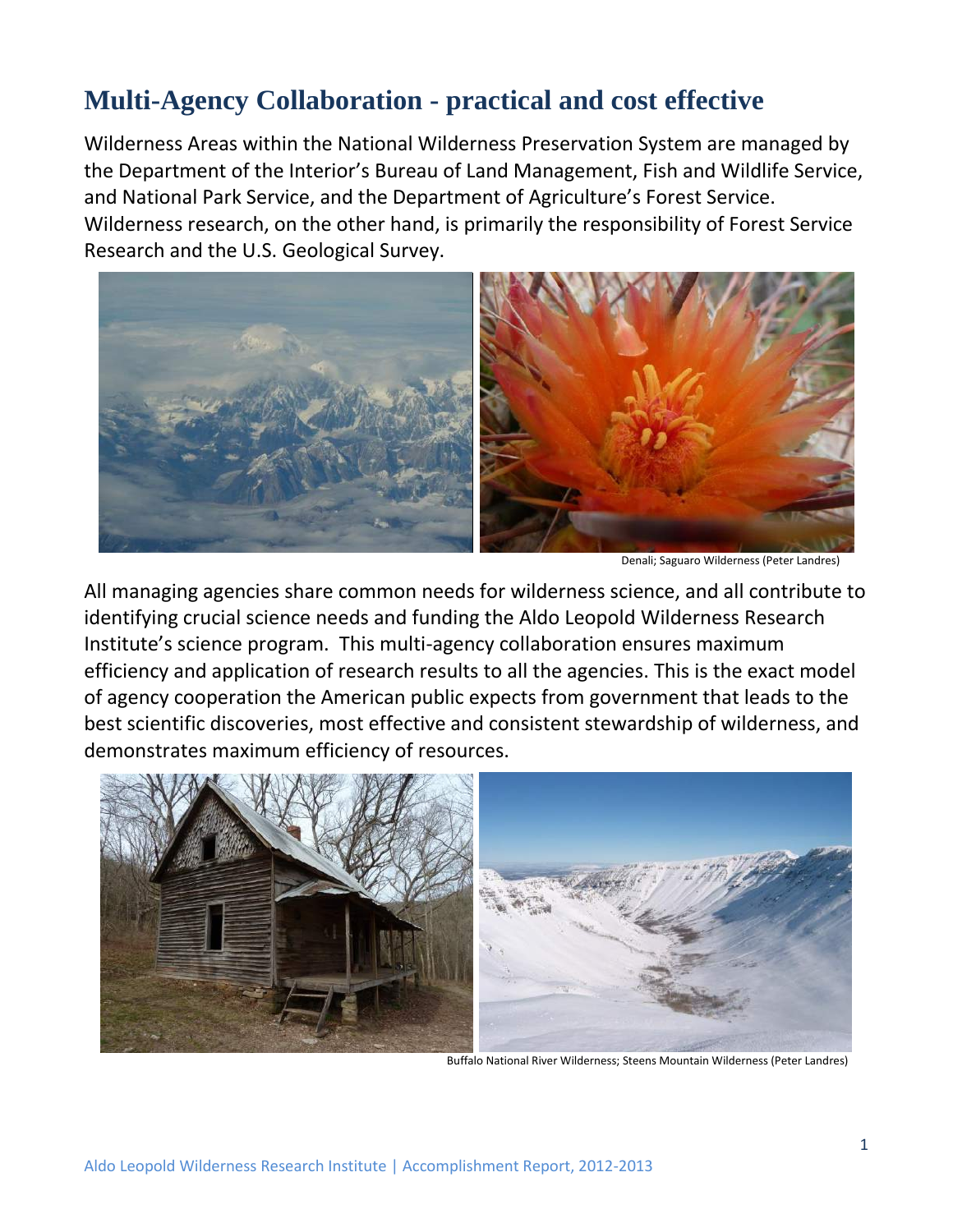The **Aldo Leopold Wilderness Research Institute,** in the spirit of its namesake, is the only Federal research group in the United States dedicated to improving wilderness stewardship and preserving wilderness values. Institute scientists, with managers and other university or partnering scientists, provide leadership in developing the knowledge and tools to improve wilderness stewardship and preserve the ecological and social values derived from wilderness and other protected landscapes. While remaining true to its core values, the Leopold Institute is actively changing with the times. This brochure summarizes who we are and what we do, illustrated with a few select examples of our recent accomplishments, and provides a look at what to expect in the coming years from the Leopold Institute.

#### **Visit http://leopold.wilderness.net for publications, projects, staff pages, research library**

Since its beginning more than 45 years ago, as the Forest Service's Wilderness Research Work Unit, the Leopold Institute has been a model of multi-agency collaboration and partnership, providing research central to the mission of the four federal agencies that manage 110 million acres of designated wilderness in the United States. The Leopold Institute was chartered in 1993 in response to the increasing need for science-based wilderness management practices. Science at the Leopold Institute is grounded in four central pillars:

- **Science for Wilderness** Research that improves wilderness stewardship
- **Wilderness for Science** Research that uses wilderness as a reference benchmark and laboratory for understanding ecological and social systems
- **Natural Capital and Ecosystem Services** Research that quantifies the social and ecological benefits of wilderness
- **Synthesizing and Applying Wilderness Science** Compiling, synthesizing, disseminating, and applying national and international wilderness science for wilderness managers, other scientists, and students



 **Death Valley Wilderness (Peter Landres)**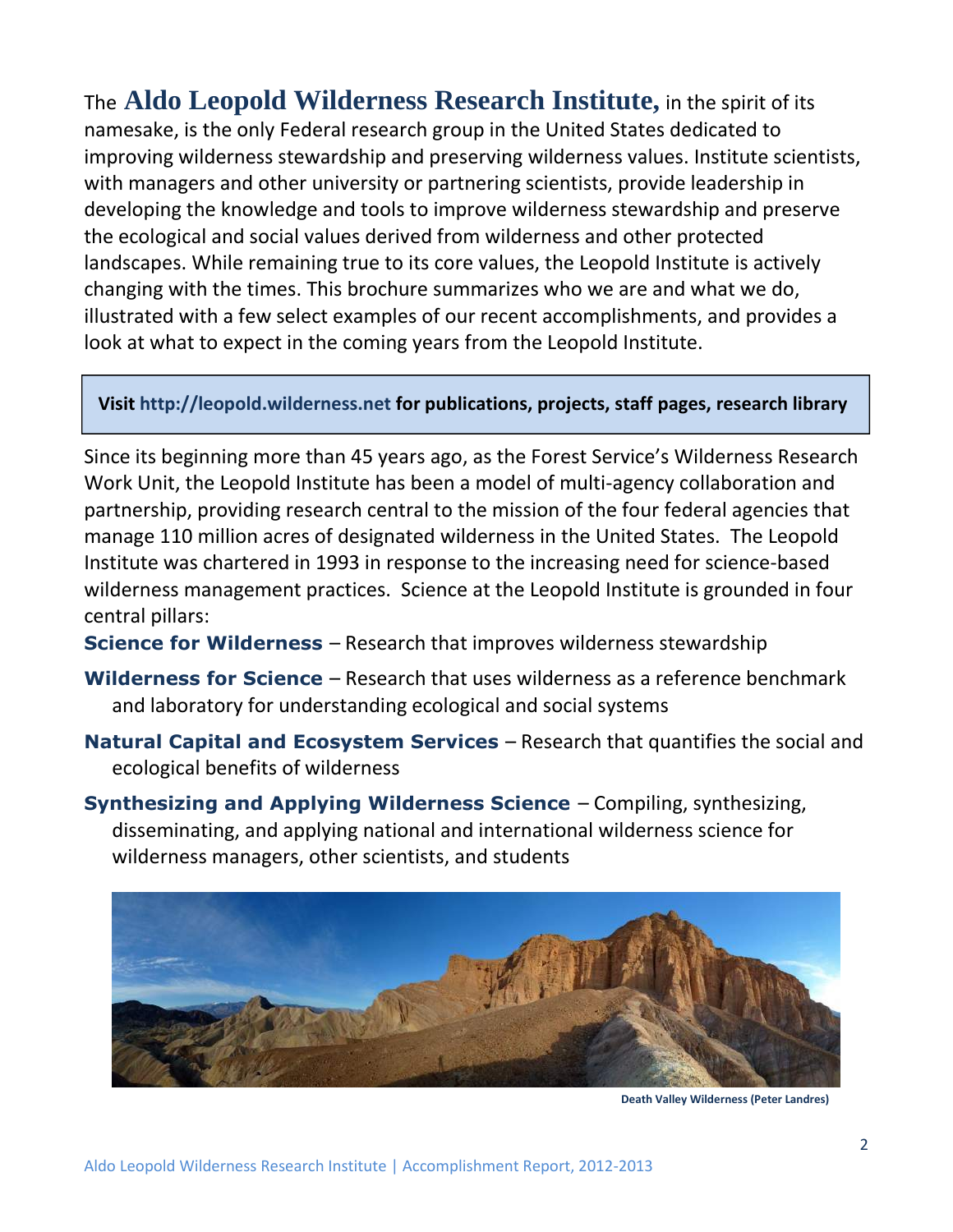## **Science for Wilderness**

The Leopold Institute is a national and international leader in research focused on improving wilderness stewardship. This is a broad research area and Institute scientists are active in many diverse fields, including:

 Recreation ecology to inform education and restoration programs to reduce recreation visitor impacts to vegetation, soils and water quality in wild lands and on wild rivers



Gates of the Arctic Wilderness (Peter Landres)

- Social science survey research to support backcountry recreation management planning, visitor management and determine trends in use and users
- Modeling the impacts of past fire suppression activities on wilderness vegetation and wildlife conditions

Highlights in the area of **Science for Wilderness** include:

- Leopold Institute Scientists played a significant role in the development of **Park Science Special Issue: Wilderness Stewardship and Science,** exemplifying interagency collaboration for finding new ways to improve wilderness stewardship.
- A framework to establish visitor capacity in wilderness and other high use recreational areas, to help agencies stem litigation regarding visitor use and capacity issues.
- Scientists at the Leopold Institute worked with NPS and FS managers to design visitor surveys to support planning at the Boundary Waters Canoe Area Wilderness and Sequoia & Kings Canyon National Parks in 2011-2012. Trends in use and users, trends in conflict, attitudes toward use of technology, travel patterns and perceptions of appropriateness of intervention for climate change mitigation were among topics studied at managers' requests. Pilot testing at the Arctic Refuge is complete and a study to support planning has begun.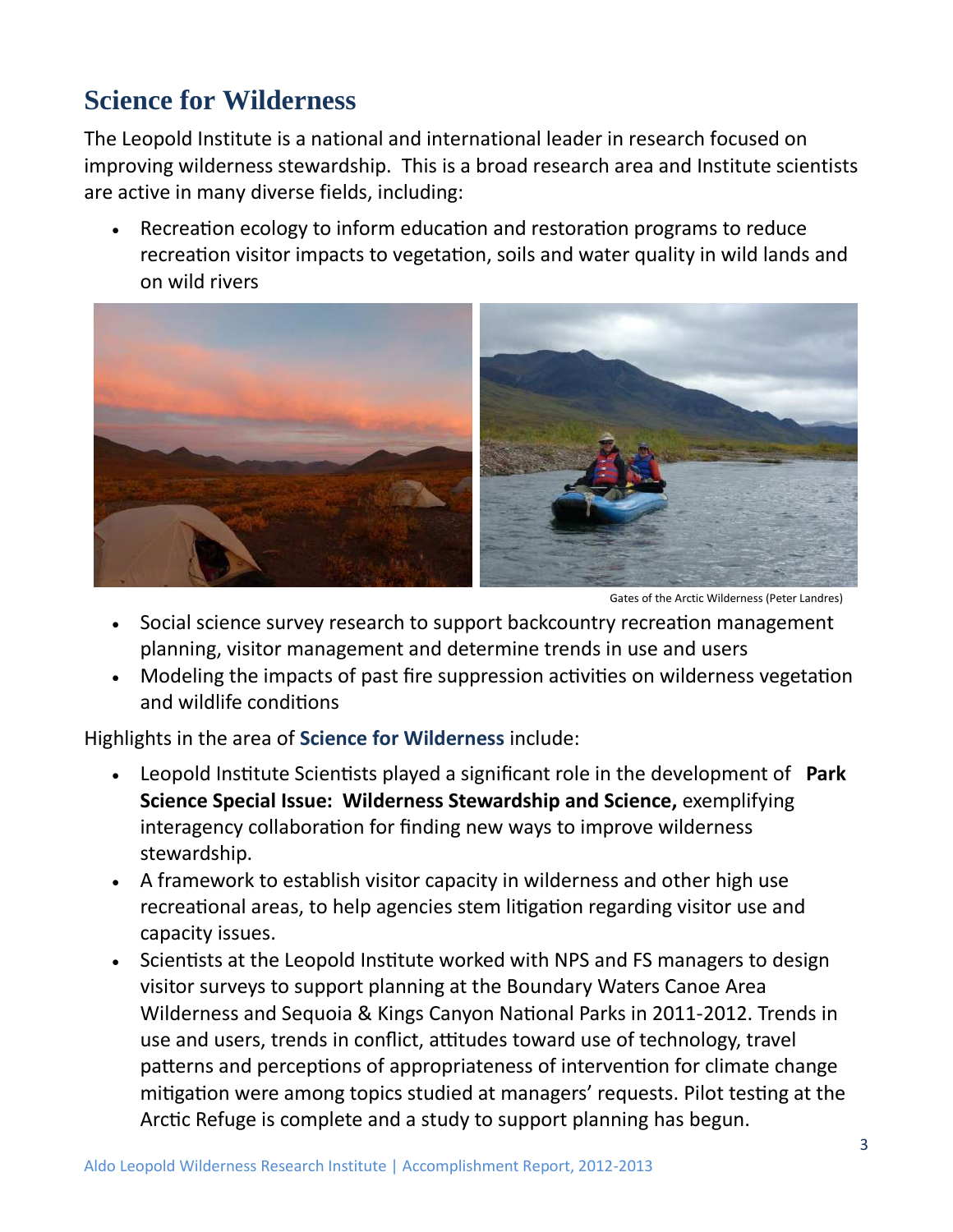Practical strategies and tools to fulfill the legal and policy mandates of all four wilderness managing agencies to "preserve wilderness character"

### **Wilderness Character Baseline Assessments** in the USFWS Wildlife Refuge System



 Scientists have advanced concepts to guide the stewardship of wilderness and protected areas in a time of rapid global environmental change.

#### **Beyond Naturalness**

In 2010, ALWRI scientist David Cole co-edited Beyond Naturalness (Island Press). The book explores the foundational concept of naturalness in wilderness. It suggests that naturalness has at least three different meanings: lack of human effect, freedom from intentional human control and historical fidelity. Although each of these meanings resonates with the wilderness ideal, they are not congruent; we must choose between them. Therefore, we need to go beyond naturalness in establishing stewardship objectives for wilderness in an era of rapid change. The book examines stewardship goals for wilderness and ways to more effectively plan for and respond to climate change.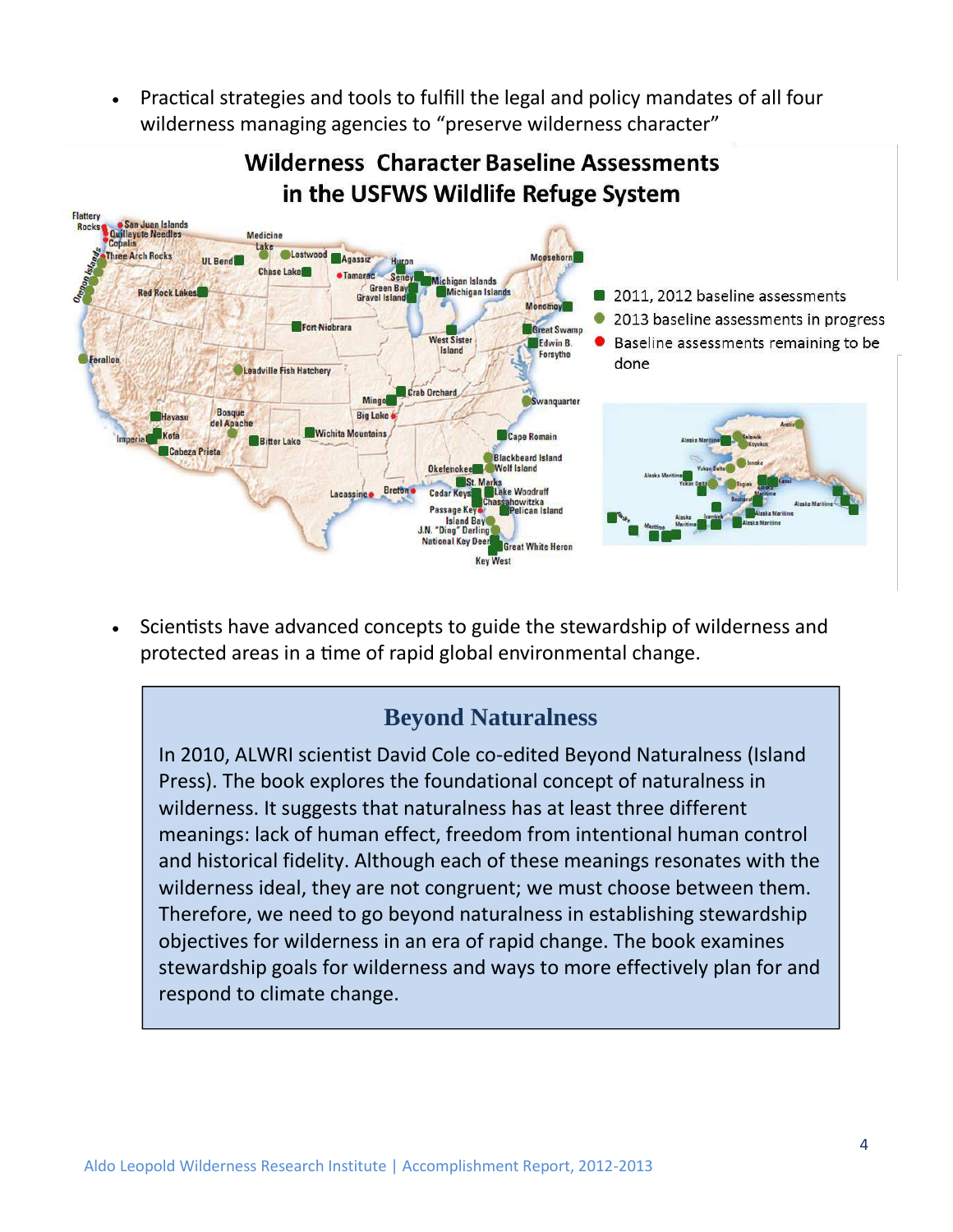### **Wilderness for Science**

Wilderness and other protected areas are some of the best remaining places on the planet to conduct research that examines the causes and subsequent consequences of environmental change. It is in these places that we have largely allowed wildfire, annual flooding, and other natural disturbances to occur, providing a critical baseline to understand how natural systems function and how people respond to and value these systems. This wilderness baseline is more important than ever as enter a period of new and rapid environmental change.



Fire research at the Leopold Institute is pioneering what we can learn from wilderness about fire and its management, including:

- Examining fire probability and location if fires were not suppressed
- Studying how the burned area can limit the severity of a subsequent fire
- Investigating whether wilderness fire sizes differ from more managed lands
- Identifying key environmental factors affecting natural fire regimes and regional variation



Modeling fire severity in relationship to burn frequency: Frank Church—River of No Return and Gila-Aldo Leopold Wildernesses (Carol Miller)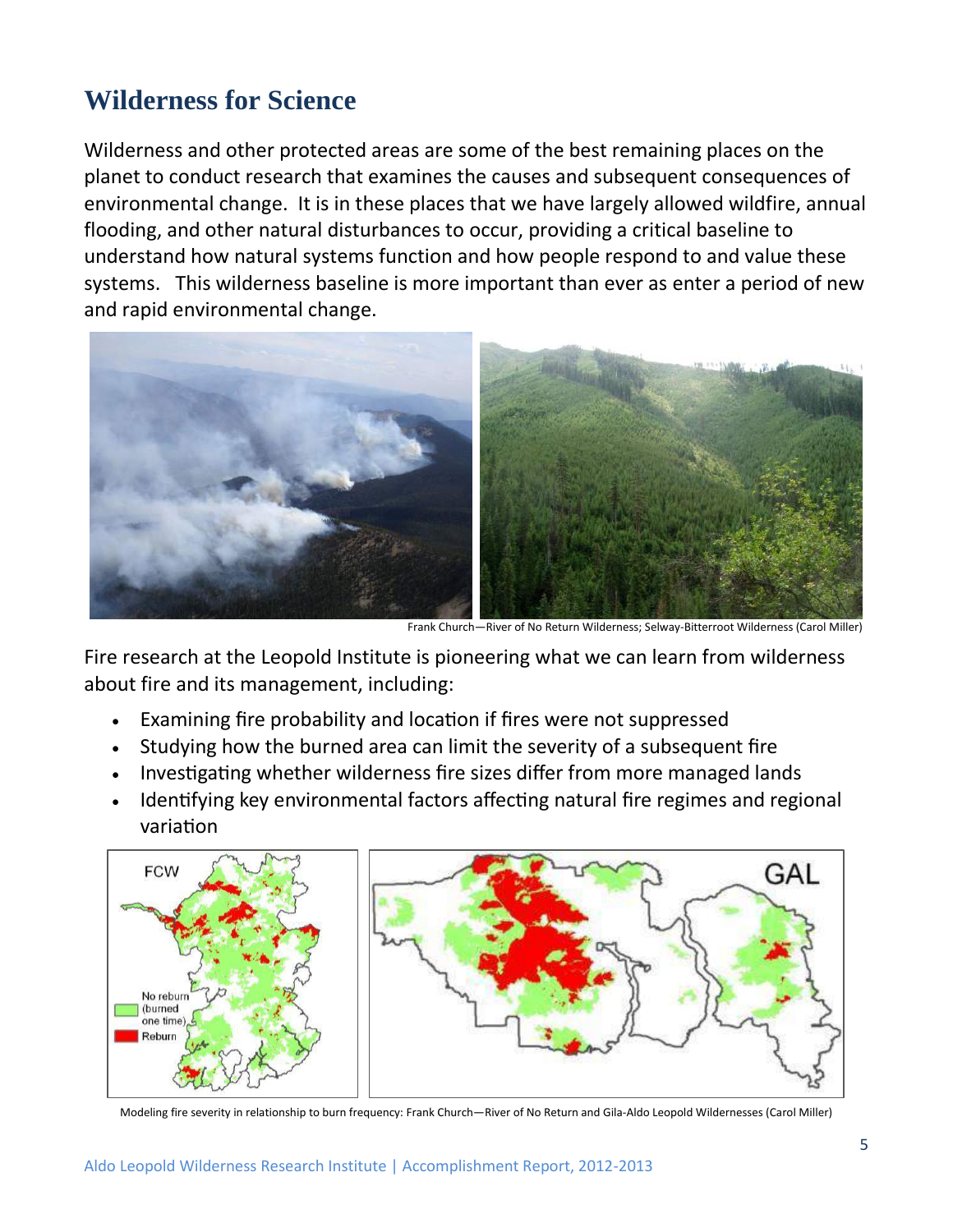#### **Fire and Wilderness**

Wildfires have great potential to serve as fuel treatments because they consume fuel and alter vegetation structure. Leopold Institute scientists are evaluating the effectiveness of wildfires in their ability to limit the occurrence, extent, and severity of subsequent fires. They are also quantifying the longevity of these treatment effects. Information produced by this research will help managers formulate appropriate responses to wildfire events, especially as recent changes in policy and climate are likely to result in landscapes with more fire and repeated burns.

Leopold Institute scientists continue to develop resources describing the importance of wilderness to climate change adaptation and the challenge to wilderness stewards in dealing with climate change, including:

 Collaboration with the Confederated Salish & Kootenai Tribe to assess tribal and non-tribal beliefs about wilderness on the Flathead Reservation as a method of determining appropriate adjacent land management strategies. While non-tribal members see wilderness as an empty landscape, tribal members are more likely to describe it as a storied landscape, demonstrating the different cultural orientations our society has toward wilderness.



 Collaboration with American Indian academics, tribal forestry programs and climate change scientists to incorporate beliefs and scientific findings about climate change trends into long term forestry and fire management strategies across the landscape.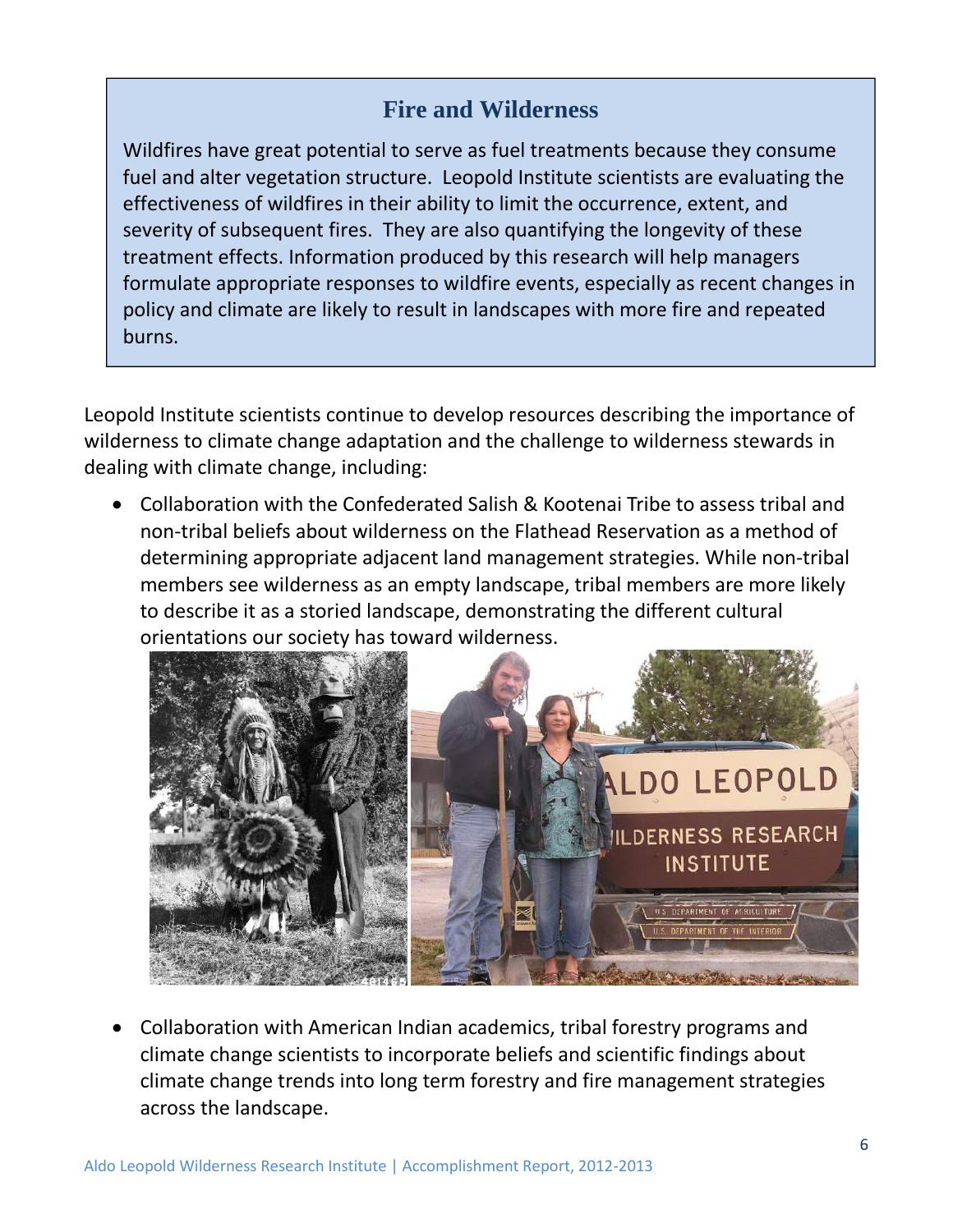Amphibian populations world-wide are undergoing declines due to stressors such as habitat destruction, disease, introduced species, and pollution. Climate change is of particular concern. The USGS established the Amphibian Research and Monitoring Initiative (ARMI) to assess population declines, their causes, and to develop effective actions to stop or reverse these declines. Ongoing lines of research include:

- Studies on a pathogenic amphibian decline that is the leading cause of global amphibian decline.
- Evaluation of the impact of fire on amphibian populations, breeding site occupancy in burned vs. not burned areas and based on the severity of the burn over time.
- Climate change impacts to amphibian populations are another important area of concern specifically ultraviolet radiation. Scientists have found no damage from UV radiation to breeding. Research on reduced snowfall, potentially from climate change, show annual survival of some amphibian species is higher with less snowfall, suggesting some benefits from climate change. Impact of warming stream temperatures on amphibian populations is also being investigated.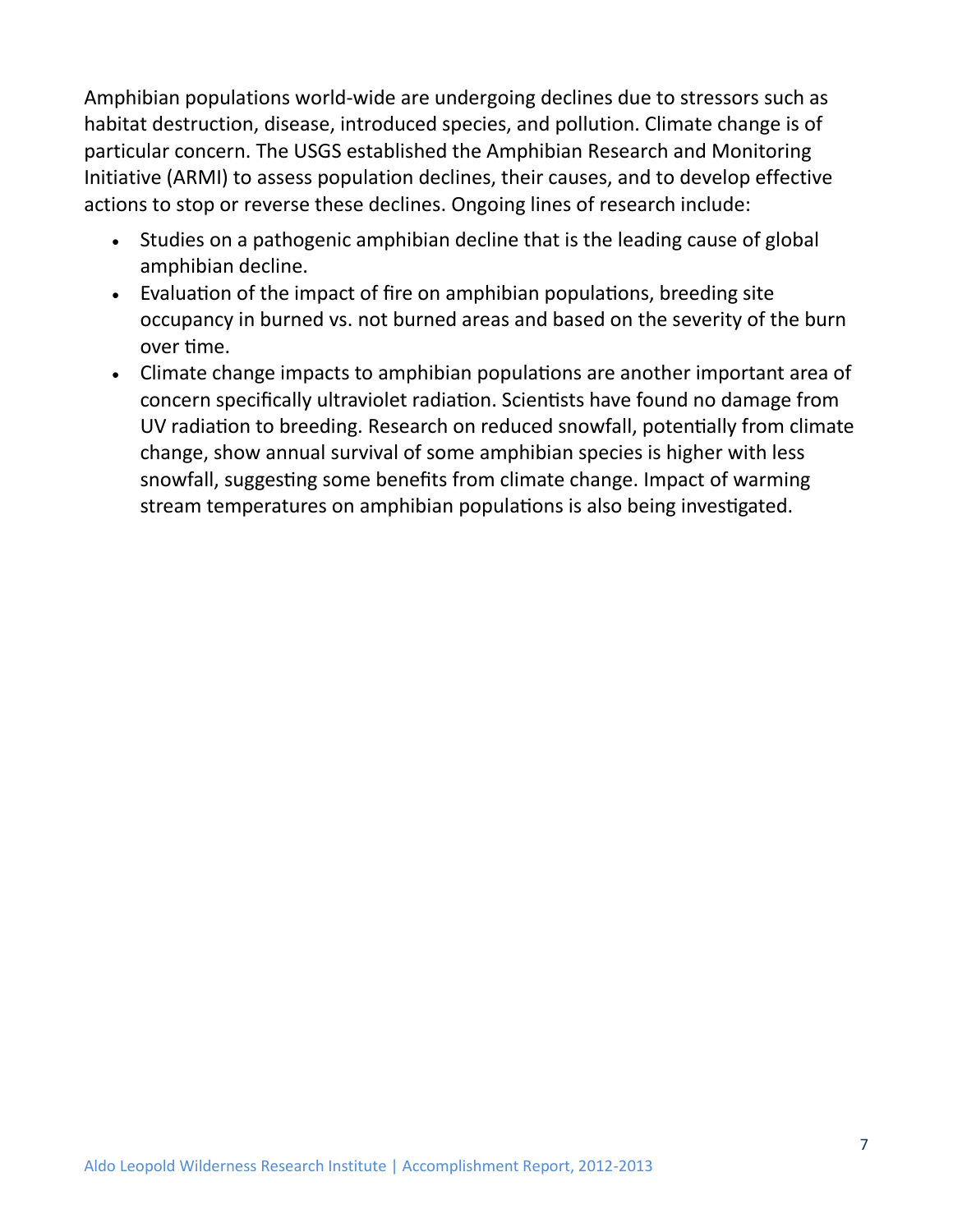## **Natural Capital and Ecosystem Services**

One of the most under-appreciated facts about the American landscape is the socioeconomic benefit of wilderness to people and surrounding lands. Wilderness is truly natural capital for the people of the United States from which such services as clean water, clean air, and spiritual renewal flow. Last year, government scientists, managers, representatives from non-governmental organizations and academic partners from Canada, the U.S., and Mexico, with an invited guest from Hungary, met at the Leopold Institute for discussions about challenges in accounting for ecosystem service values from wilderness and protected areas in North America.



- Scientists at the Leopold Institute are working with other scientists and Forest Service managers to supplement the physiological aspect of a climate change vulnerability assessment on the Shoshone National Forest with a social vulnerability assessment focused on water-based ecosystem services.
- Scientists at the Leopold Institute are working with BLM and other Alaska cooperators to extend collaboration throughout the Asia Pacific Region (particularly in Alaska, the Far East of Russia and the Republic of China) for research to support sustainable tourism development decisions and restoration of traditional relationships with nature-based ecosystems.
- Research on wilderness use has extended to Special Provisions described in the Wilderness Act. At managers' request, scientists at the Leopold Institute have recently compiled and summarized findings from research on excepted motorized access users, subsistence users, commercially outfitted and guided visitors, and the interaction of these users with recreation visitors to wilderness.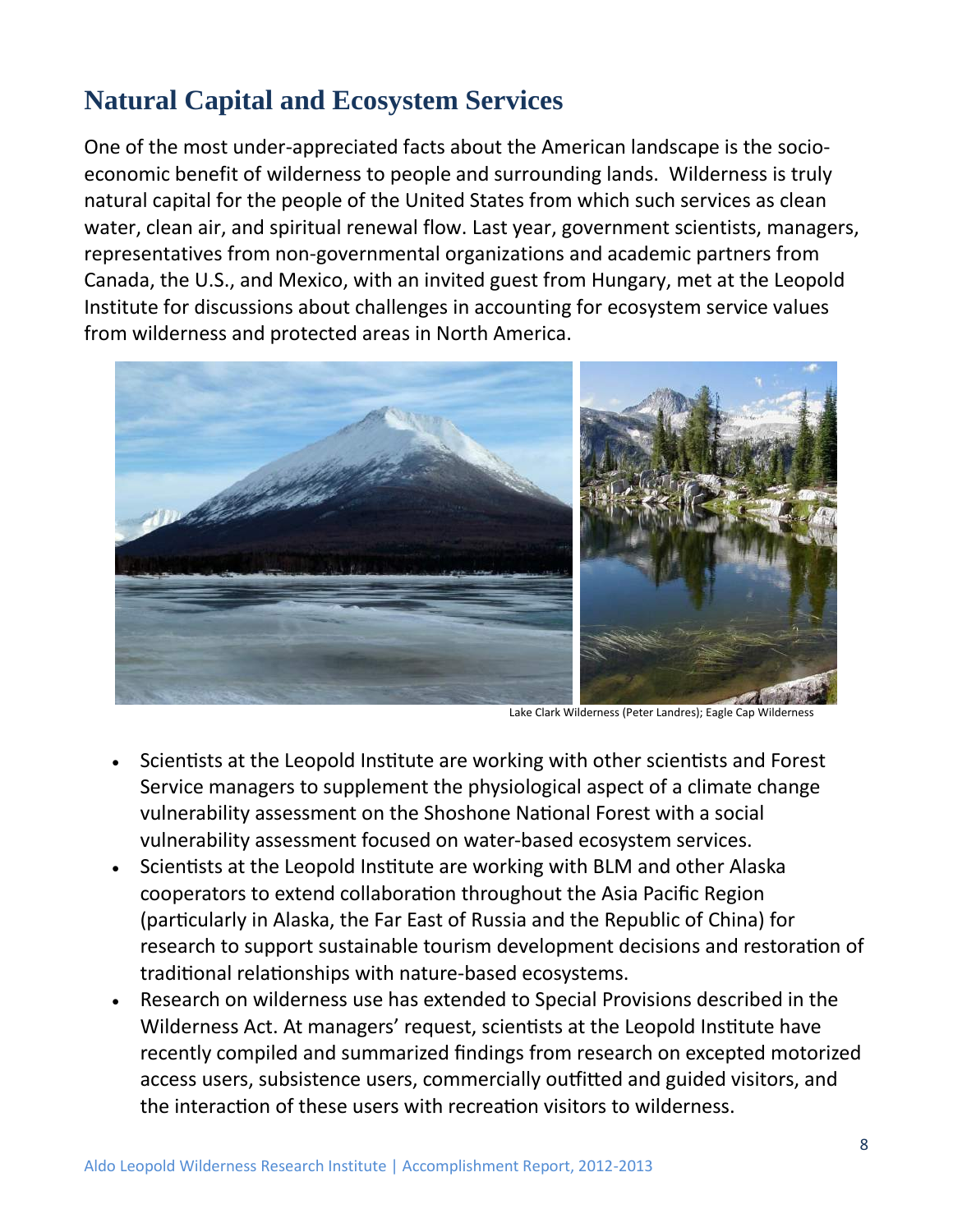## **Synthesizing and Applying Wilderness Science**

Since its inception, the Leopold Institute has been a leader in synthesizing scientific information and making this available to wilderness managers, other scientists, and the public. Scientists at the Leopold Institute are active in creating new ways to provide this information, in organizing and participating in conferences, symposia, workshops, and trainings, and in creating easily used and accessible web-based resources. The Leopold Institute website (**http://leopold.wilderness.net**) is central to synthesizing and disseminating new wilderness research and frameworks for making informed management decisions, and receives an average of 50,000 visitors each quarter.

Leopold Institute scientists work closely with the Arthur Carhart National Wilderness Training Center to ensure that the latest research findings are incorporated into national training programs.

Recent highlights in the area of **Synthesizing and Applying Wilderness Science** include:

 Establishing and leading a new Wilderness Fellows program with our National Park Service, Fish and Wildlife Service, and Forest Service partners to engage youth, build capacity within the agencies, and accomplish important wilderness stewardship tasks such as baseline assessments of wilderness character.



2012 Interagency Wilderness Fellows

- Contributing to Wilderness.net's management tools by creating "tool boxes"—a compilation of resources—for wilderness managers on a variety of issues:
	- o Research and Scientific Activities in Wilderness
	- o Wilderness Character
	- o Effects of Climate Change on Wilderness and Protected Areas
	- o Recreation site monitoring
	- o Wilderness and Backcountry Site Restoration
	- o Visitor use management